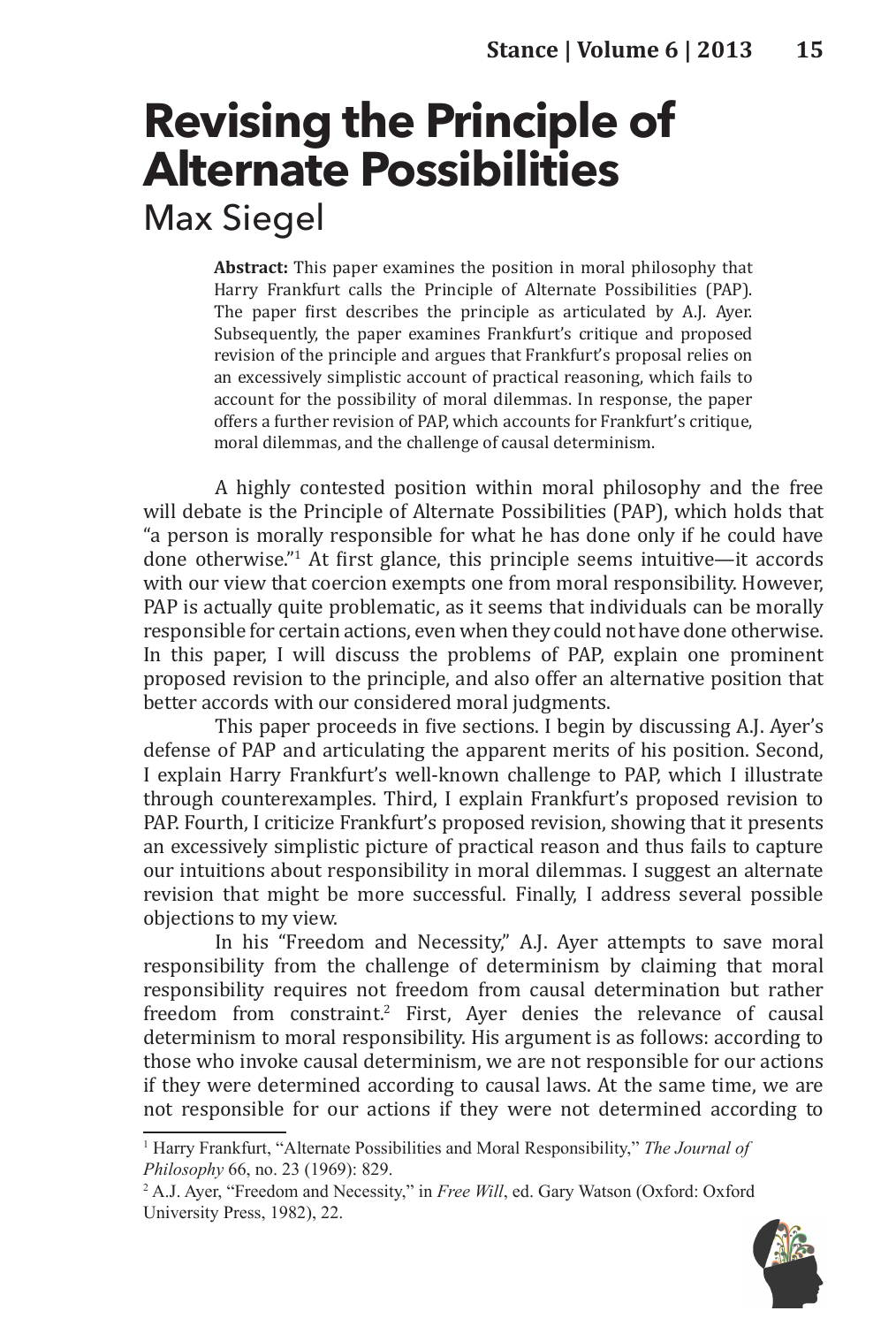causal laws, as such actions must be the result of chance. As such, anyone who attempts to defend moral responsibility by denying the thesis of determinism will fail to defend moral responsibility. As an alternative, then, Ayer tries to tie moral responsibility to a different sort of freedom: freedom from constraint, which implies the existence of alternate possibilities. On this account, an agent B acts freely when the following conditions are met: (1) if B had chosen to act otherwise, she would have done so, (2) B's action was voluntary insofar as her deliberation was efficacious and not constrained by a psychological abnormality (e.g., kleptomania), and (3) nobody compelled B (e.g., through coercion) to act as she did. $3$ 

To this account, the hard determinist might object that condition (1) is insufficient because B is causally determined to choose as she does and thus never could choose to act otherwise. Putting aside this objection, as it does not address the legitimacy of PAP but rather the existence of alternate possibilities, we can see that Ayer's account is grounded in PAP. The ability to choose and do otherwise, the freedom of one's deliberation, and the absence of constraint all refer to B's freedom to choose to ψ rather than to ϕ, where ψ represents any action aside from ϕ. When B lacks the freedom to ψ, she is not responsible for ϕ-ing. Condition (1) would be violated, as B could not ψ even if she chose to. Condition (2) may be violated, if B cannot ψ because of a psychological abnormality. Condition (3) may also be violated, if B's inability to ψ is a result of another's coercion. We can thus see the appeal of PAP, insofar as conditions (1), (2), and (3) appear to conform to our intuitions regarding moral responsibility. A failure of any condition appears to exempt B from responsibility.

However, Harry Frankfurt poses a robust and effective challenge to PAP, which weakens Ayer's position. While Frankfurt presents several counterexamples, I will focus on the one that I find most effective. In this example, Black wants Jones to perform a particular action. He is willing to use force in order to ensure that Jones performs this action, but Black chooses not to get involved unless necessary. As it turns out, Jones wants to perform the action that Black desires. Without any knowledge of Black's presence, Jones performs this action. In this case, Jones could not have done otherwise. Black was ready to use coercion if Jones deviated from the desired course of action. However, Jones shared Black's desire that this action be performed and thus performed the action independently, without the influence of an external constraint. Here, Ayer's condition (1) is violated. If Jones had chosen to do otherwise, he would not have been able to do so, as Black would have forcefully intervened. We might say that condition (3) was also violated; Jones was subject to another's constraint and potential compulsion even though he did not act as to test the constraint. However, Jones is still morally responsible, even though he could not do otherwise. A constraint was in place, but Jones' action was fully "his own," so to speak. PAP is thus a flawed principle. Even when an agent cannot do otherwise, she can still be responsible for acting as she does.

<sup>3</sup> Ibid., 22.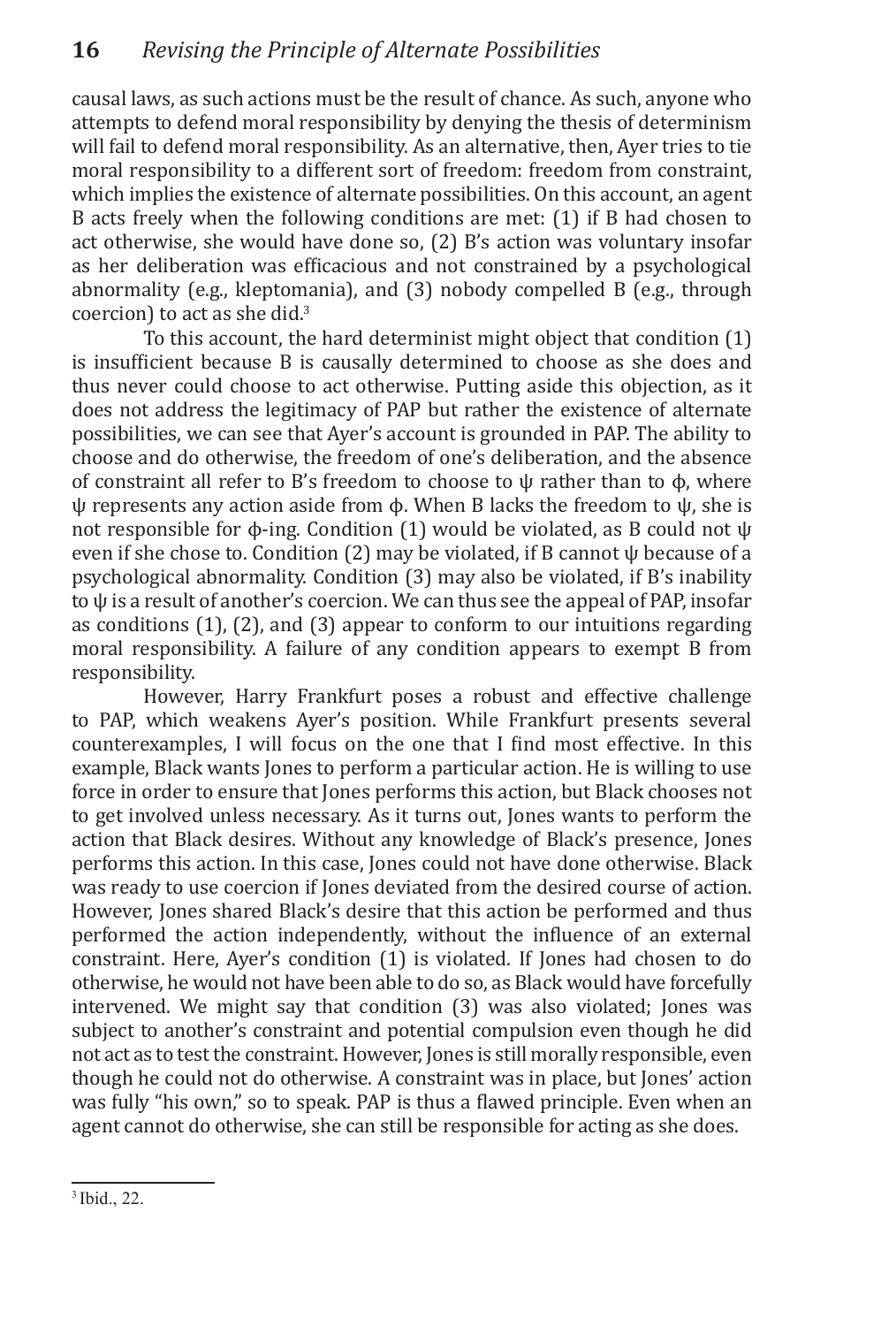As PAP is very much embedded in our moral discourse, Frankfurt offers a revised version that aims to correct PAP's flaws. He suggests "a person is not morally responsible for what he has done if he did it only because he could not have done otherwise."<sup>4</sup> His argument for this revision is twofold. First, the revision solves the problem of the original version of PAP by requiring that the lack of alternate possibilities actually affect a person's actions and not merely lurk as an unconsidered background condition. In the above example, Jones would be morally responsible because even though he could not have done otherwise, this fact was unknown to him and thus affected neither his practical reasoning nor the causation of his action. Second, the revision solves the problem presented by an alternate candidate revision—"a person is not morally responsible for what he has done if he did it because he could not have done otherwise," identical without the word "only"—by forcing us into a reasons-based reading of "because," rather than a merely causal reading.<sup>5</sup> When one invokes the absence of alternate possibilities as an excuse, one typically means that one was forced to act against one's settled reasons. As Frankfurt puts it, one who invokes PAP typically means "when he did what he did it was not because that was what he really wanted to do."<sup>6</sup> B is not exempt from responsibility if he wants to  $\phi$  and is coerced into doing so on top of his preexisting desire. When we invoke PAP, it is because we believe that the absence of alternate possibilities was the operative factor leading to B's  $\phi$ -ing, and Frankfurt's principle appears to capture this intuition.

However, Frankfurt's position suffers from a critical flaw. As above, Frankfurt claims "a person is not morally responsible for what he has done if he did it *only* because he could not have done otherwise" (emphasis added).<sup>7</sup> However, this principle fails to account for the possibility of moral dilemmas: cases in which reasonable moral claims compete and cannot both be satisfied. Frankfurt mistakenly assumes that a person can have no reason for acting against her freely chosen course of action, but this view is incorrect. Consider the following case, a classic trolley problem. Martha must choose between pushing a fat man onto the railroad tracks to save five railroad workers from an oncoming train or letting the fat man live while the railroad workers die.<sup>8</sup> Having studied some moral philosophy, she is familiar with both the Kantian position, which claims that the fat man is inviolable and that Martha ought not to push him, and the utilitarian position, which claims that Martha cannot prioritize any individual's happiness and ought to save the five railroad workers to maximize utility. Martha finds both positions compelling and believes that both provide normative reasons. Indeed, during her deliberation, she walks towards and away from the fat man several times, reversing her position, as she is actually motivated by both positions. The Kantian and utilitarian arguments both appear

7 Ibid.

<sup>&</sup>lt;sup>8</sup> The "fat man" formulation of the trolley problem is due to Judith Jarvis Thomson, "Killing, Letting Die, and the Trolley Problem," *The Monist* 59 (1976): 204-17.



<sup>4</sup> Frankfurt, 838.

<sup>5</sup> Ibid.

<sup>6</sup> Ibid.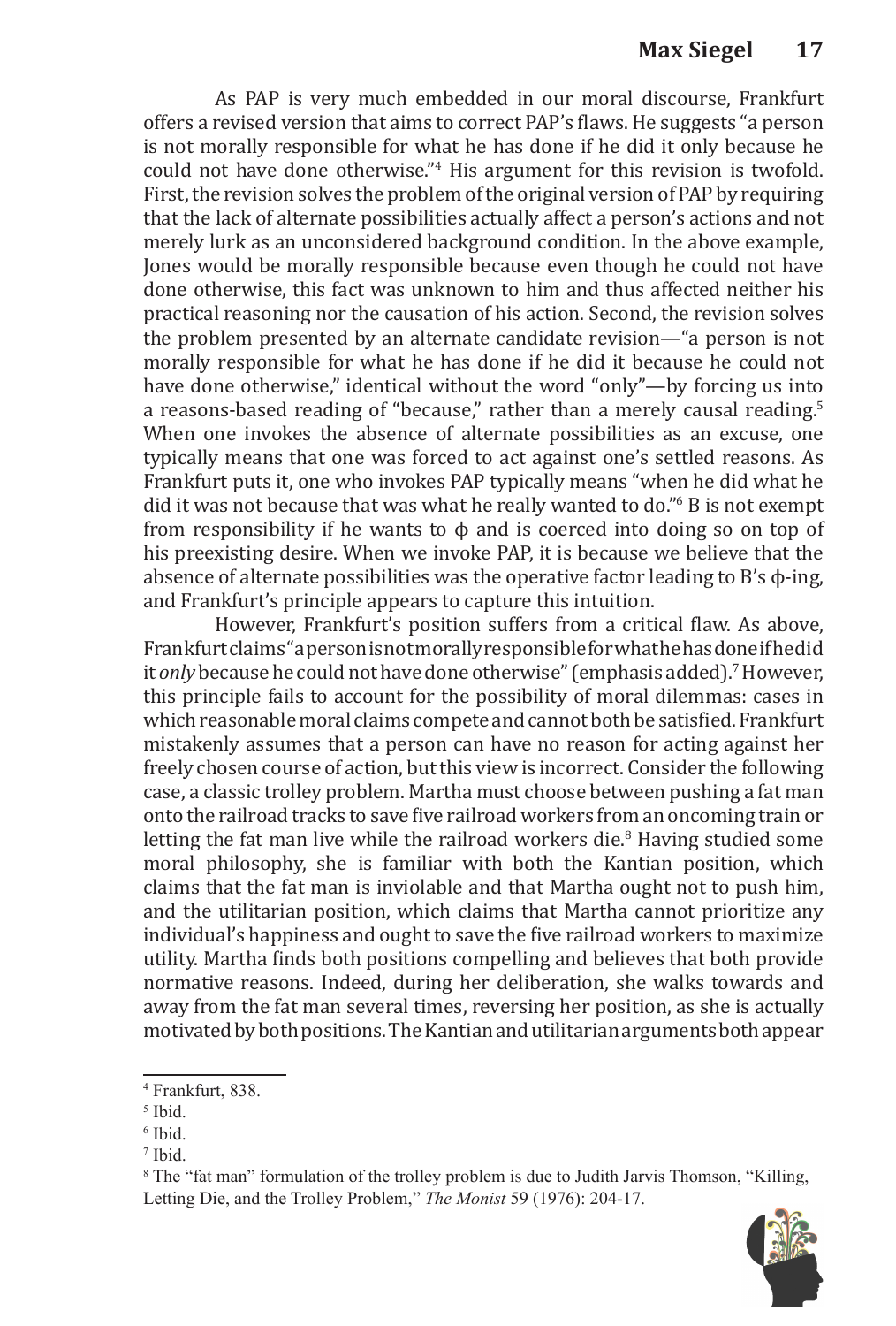to give her normative and motivating reasons. After lengthy deliberation, she decides not to push the fat man and walks away. As she is leaving, a gunman approaches her and orders her to push the fat man. Martha pushes the fat man because she cannot do otherwise. In this case, the effect of coercion exempts Martha from moral responsibility. Her action went against the balance of her reasons. However, it does not seem that she pushed the fat man *only* because she could not do otherwise. We saw above that she had normative reasons to follow the utilitarian route and that she was even motivated by these reasons. Normative reasons do not drop away when one chooses to act against them. One can maintain a reason to ψ even after she has decided to ϕ. Frankfurt's principle cannot exempt Martha from responsibility because she had two reasons for pushing the fat man: a considered moral judgment and a need to avoid death, which made her unable to do otherwise. Frankfurt's principle thus fails to capture cases of moral dilemmas.

As such, I propose yet another revision of PAP. In this version, we view PAP as a counterfactual, which draws somewhat closer to Ayer's position as I articulated it above. In essence, PAP should absolve one from moral responsibility when the fact that a person could not do otherwise tipped the balance of reasons in favor of an action that the person would not have performed absent the constraint. For example, like Martha, a person might have strong reasons to  $\phi$  but stronger reasons not to  $\phi$ ; she thus decides not to  $\phi$ . If coercion then tips the balance in favor of ϕ-ing, she is not morally responsible, even though she had some reasons to ϕ that emerged from her previously free deliberation. The revised principle is thus as follows: a person is not morally responsible for what she has done when (1) she acted as she did because she could not have acted otherwise, (2) her action went against the balance of her normative reasons aside from the constraint that made her unable to act otherwise, and (3) her action was substantively different from what she would have done absent the constraint. The first condition accounts for Frankfurtstyle cases, the second ensures a reasons-based reading of "because" but without taking Frankfurt's simplistic view of practical reason, and the third accounts for true irrationality, weakness of the will, and other cases where people act against the available reasons. The second and third conditions together also account for those who wanted to  $\phi$  and whose actions were subsequently overdetermined by coercion to ϕ. This principle requires that one could not do otherwise, that this constraint was a factor in one's practical reasoning, and that this constraint was decisive against the balance of other available reasons. The constraint need not be the only reason in favor of ϕ– ing, but it must tip the balance in favor of ϕ–ing. By revising the principle in this way, we maintain that one is not responsible for coerced acts, correct for the counterexamples presented by Frankfurt, avoid a purely causal reading of "because," and allow for the possibility of moral dilemmas.

Some might object to my position on the grounds that previously rejected reasons cannot retain any motivational force for an agent. In the trolley problem, Martha's having rejected utilitarian reasoning means that she could not have been motivated by such reasoning when she subsequently chose to push the fat man onto the tracks. However, we can modify this case to see that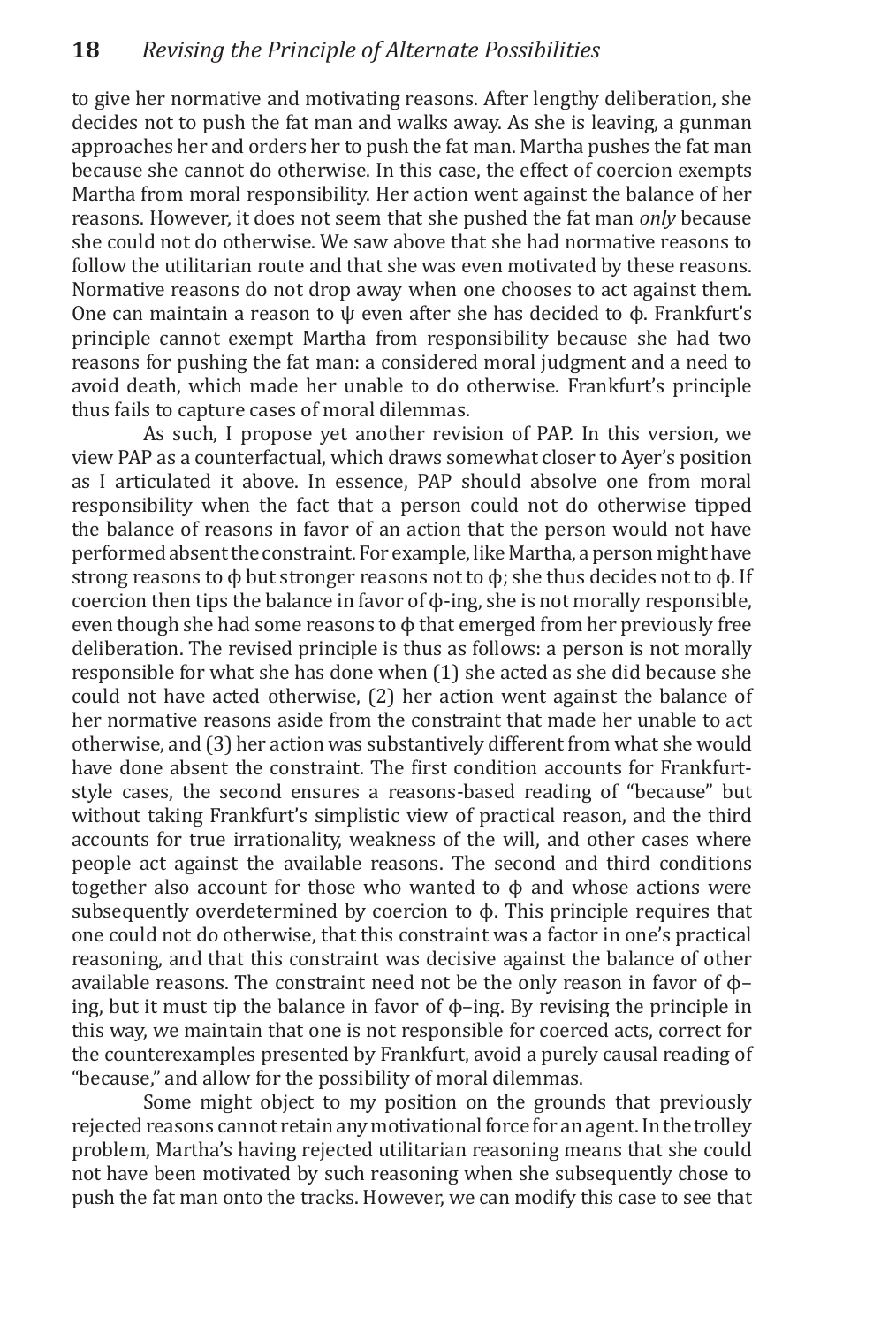this objection is misguided. In a modified version of the case, Martha initially favors the utilitarian position over the Kantian position, but she is weak of will and thus fails to push the fat man onto the tracks. She turns to walk away and is confronted by the gunman, who orders her to push the fat man. In this case, Martha might feel a sense of relief; she might be grateful for the approach of the gunman, which enabled her to overcome her *akrasia* and act in accordance with her considered moral judgment. In this case, Martha acts for the dual reasons of coercion and her belief that she has a duty to maximize utility. If we ask her why she acted as she did, she would point to both of these reasons. Frankfurt's revised version of PAP would call Martha morally responsible for her actions in this case, since she acted as she did both because she could not do otherwise and because she wanted to comply with utilitarianism. However, Martha's action was not truly "her own." Absent coercion, she would not have acted as she did. As such, this revised case confirms that one can be motivated by previously rejected reasons, even if coercion is an important factor in one's practical reasoning, and suggests that we should favor my revision of PAP over Frankfurt's.

A further objection to my view might be that Ayer's position accounts for cases like Martha's and, on one reading, is also compatible with Frankfurt's critique. One might say that Ayer's first condition—that if B had chosen to act otherwise, she would have done so—is compatible with Frankfurt's principle if it is read as a sufficient rather than a necessary condition. We see from the Jones case that this condition can be violated, and one can still be morally responsible. However, if this condition is met, we rule out the possibility of exemption by lack of alternate possibilities. One who could act otherwise but does not do so is not even exempted by the original version of PAP. The second condition—that B's deliberation was effective—is unaffected by Frankfurt's principle. When we exempt someone psychologically abnormal from moral responsibility, we are not appealing to their inability to do otherwise but rather to the fact that their deliberation has been impaired all along. Even if psychologically impaired person B could have chosen to  $\psi$  rather than to ϕ, B would still not be responsible. The third condition—that B's action was not constrained or compelled by another person—aims at the same effect as Frankfurt's principle and requires only moderate revision. We saw above that in Jones' case, condition (3) was violated, but Jones was still responsible. However, if we revise condition (3) to state that the constraint or compulsion by another was the only reason that B chose to ϕ, we end up with Frankfurt's result. If we instead say that the constraint or compulsion was an operative reason that B chose to ϕ, some might say that we also account for the case of Martha.

Ayer's position, however, is subject to the challenge of causal determinism in a way that my position is not. As above, Ayer's first condition for moral responsibility is that if an agent had chosen to do otherwise, she would have done otherwise. However, if determinism is true, an agent will never be able to choose or do otherwise. This counterfactual, then, will be irrelevant, and Ayer's position will leave psychological abnormality and coercion as